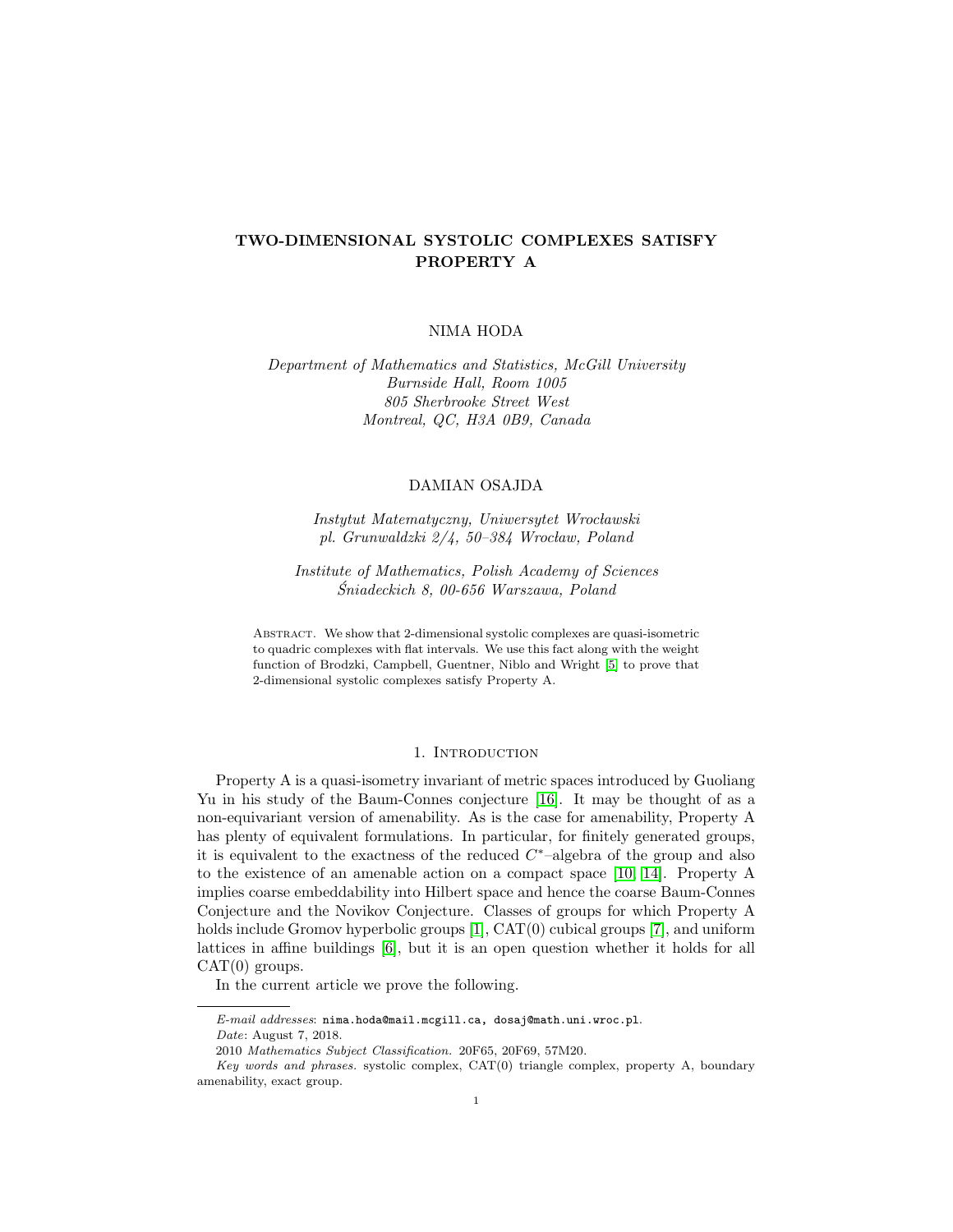#### Main Theorem. Two-dimensional systolic complexes satisfy Property A.

A 2-dimensional systolic complex can be defined as a 2-dimensional simplicial complex which is  $CAT(0)$  when equipped with a metric in which each triangle is isometric to an equilateral Euclidean triangle. The class of isometry groups of such complexes is vast. It contains many Gromov hyperbolic groups. It also contains lattices in  $\tilde{A}_2$  buildings, which were already proved to satisfy Property A by Campbell [\[6\]](#page-6-6). Some of these groups satisfy interesting additional properties such as Kazhdan's property (T). Notably, there are numerous well developed techniques for constructing groups acting on 2-dimensional systolic complexes (with various additional features) making them a rich source of examples. For instance, given a finite group F and a generating set  $S \subseteq F \setminus \{1\}$  whose Cayley graph  $\Gamma(F, S)$  has girth at least 6, Ballmann and Świątkowski  $[2,$  Theorem 2 and Section 4 construct a canonical infinite 2-dimensional systolic complex  $X$  whose oriented triangles are labeled by elements of  $S \cup S^{-1}$  and in which the link of every vertex is isomorphic to  $\Gamma(F, S)$  with labels induced from the triangles. The labeled automorphisms of X act simply transitively on the oriented 1-simplices of X and if  $(F, S)$  has a relation of the form  $(st)^3$  with  $s, t \in S$  then X has flat planes and so is not hyperbolic. This construction is a particular case of a development of a complex of groups as described in Bridson and Haefliger [\[4,](#page-6-8) Example 4.19(2) of Chapter III.C].

We prove the Main Theorem by showing that 2-dimensional systolic complexes are quasi-isometric to quadric complexes whose intervals with respect to a basepoint are CAT(0) square complexes (Theorem [3.1,](#page-4-0) Theorem [3.2](#page-5-0) and Theorem [3.3\)](#page-5-1). This allows us to apply the weight function and uniform convergence argument of Brodzki, Campbell, Guentner, Niblo and Wright [\[5\]](#page-6-0) in their proof that finitely dimensional CAT(0) cube complexes satisfy Property A (Theorem [2.6\)](#page-4-1).

Acknowledgements. The authors would like to thank Jacek Świątkowski for some helpful discussions on the construction described above of 2-dimensional systolic developments. N.H. was partially funded by an NSERC CGS M. D.O. was partially supported by (Polish) Narodowe Centrum Nauki, grant no. UMO-2015/18/M/ST1/00050. Parts of this research were carried out while D.O. was visiting McGill University and while N.H. was visiting the University of Wroclaw. The authors would like to thank both institutions for their hospitality.

#### 2. Preliminaries

For basic algebraic topological notions such as those of CW complexes and sim-ple connectedness we refer the reader to Hatcher [\[9\]](#page-6-9). A combinatorial map  $X \to Y$ between CW complexes is one whose restriction to each cell of  $X$  is a homeomorphism onto a cell of  $Y$ . All graphs considered in this paper are simplicial. We consider metrics only on the 0-skeleton  $X^0$  of a cell complex X as induced by the shortest path metric on the 1-skeleton  $X^1$ . The metric ball  $B_r(v)$  (respectively, metric sphere  $S_r(v)$  of radius r centered at a vertex v in a complex is the subgraph induced in the 1-skeleton by the set of vertices of distance at most (respectively, exactly) r from v. The *girth* of a graph is the length of the embedded shortest cycle. The *link* of a vertex  $v$  in a 2-dimensional simplicial complex is the graph whose vertices are the neighbours of  $v$  and where two vertices are joined by an edge if they span a triangle together with  $v$ .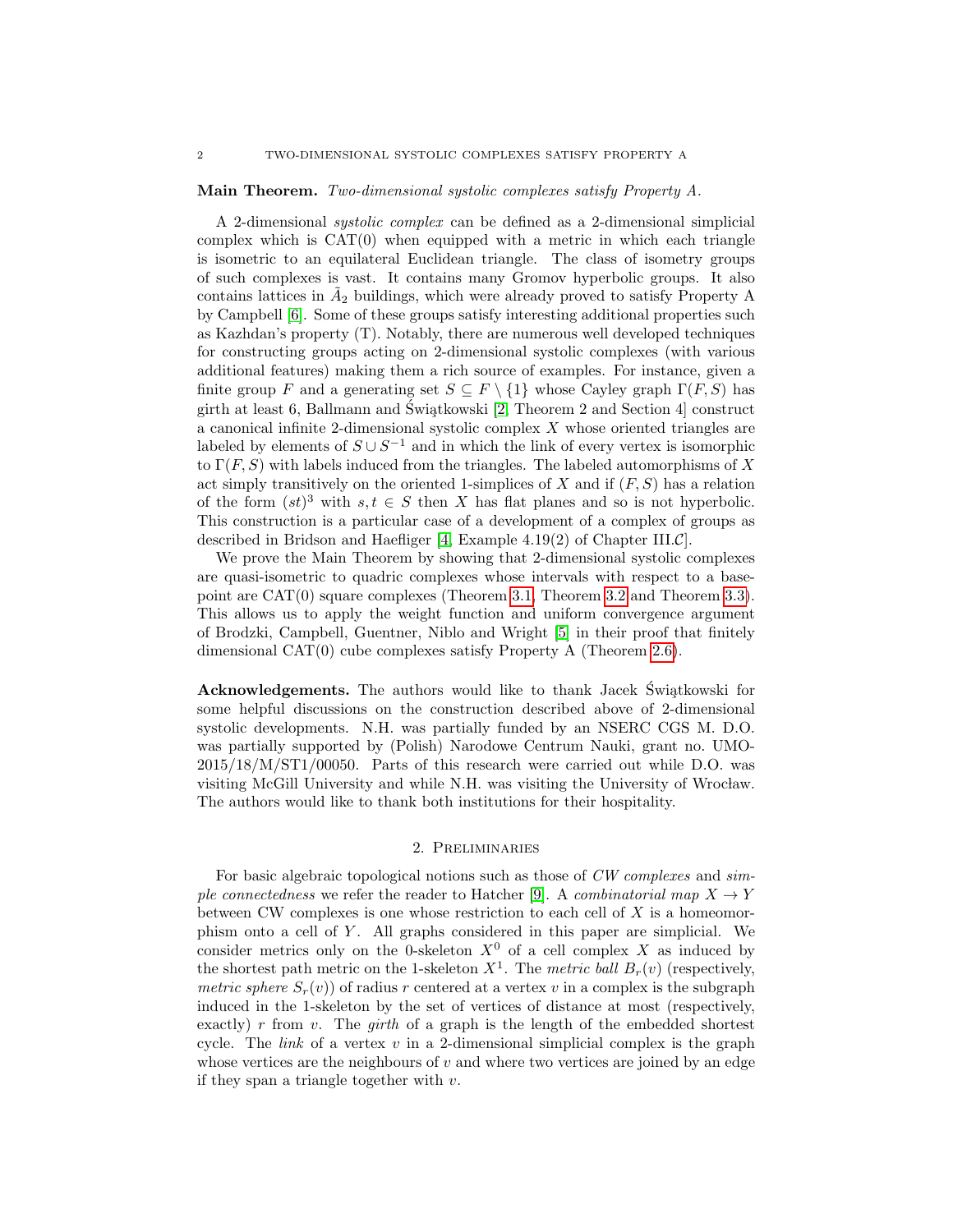<span id="page-2-0"></span>

FIGURE 1. Replacement rules for quadric complexes.

2.1. **Property A.** Rather than defining Property A in full generality, we give the characterization for graphs of Brodzki, Campbell, Guentner, Niblo and Wright [\[5,](#page-6-0) Proposition 1.5]. A graph  $\Gamma$  satisfies *Property A* iff there exists a sequence of constants  $(C_n)_{n\in\mathbb{N}}$  and a family of functions  $f_{n,v} : \Gamma^0 \to \mathbb{N}$  indexed by  $\mathbb{N} \times \Gamma^0$  such that the following conditions hold.

- (1)  $f_{n,v}$  is supported on  $B_{C_n}(v)$ .
- $(2) \frac{||f_{n,v}-f_{n,v'}||_1}{||f_{n,v}||_1}$  → 0 uniformly over all pairs of vertices  $(v, v')$  joined by an edge.

2.2. Two-dimensional systolic complexes. A 2-dimensional systolic complex is a simply connected 2-dimensional simplicial complex in which the girth of the link of every vertex is at least 6.

The following are well known properties of systolic complexes. See Chepoi [\[8,](#page-6-10) Theorem 8.1 and Januszkiewicz and Świątkowski [\[12,](#page-6-11) Lemma 7.7].

<span id="page-2-3"></span><span id="page-2-1"></span>**Lemma 2.1.** Let  $Y$  be a 2-dimensional systolic complex.

- (1) Metric spheres in Y are triangle-free.
- <span id="page-2-4"></span>(2) Let  $u, v \in Y^0$ . Let  $w, x \in Y^0$  be neighbours of v that are closer to u than is v. Then w and x are joined by an edge.
- <span id="page-2-2"></span>(3) (Triangle Condition) Let  $u, v, w \in Y^0$  such that v and w are joined by an edge and they are equidistant to u. Then there exists  $x \in Y^0$  adjacent to v and w and closer to u than are v and w.

2.3. Quadric complexes. A *square complex* is a 2-dimensional CW complex with a simplicial 1-skeleton such that the attaching maps of 2-cells are injective combinatorial maps from 4-cycles. The closed 2-cells of a square complex are called squares. We assume that no two squares of a square complex are glued to the same 4-cycle of the 1-skeleton. A quadric complex is a simply connected square complex in which, for any subcomplex as on the left-hand side of Figure [1,](#page-2-0) there exists at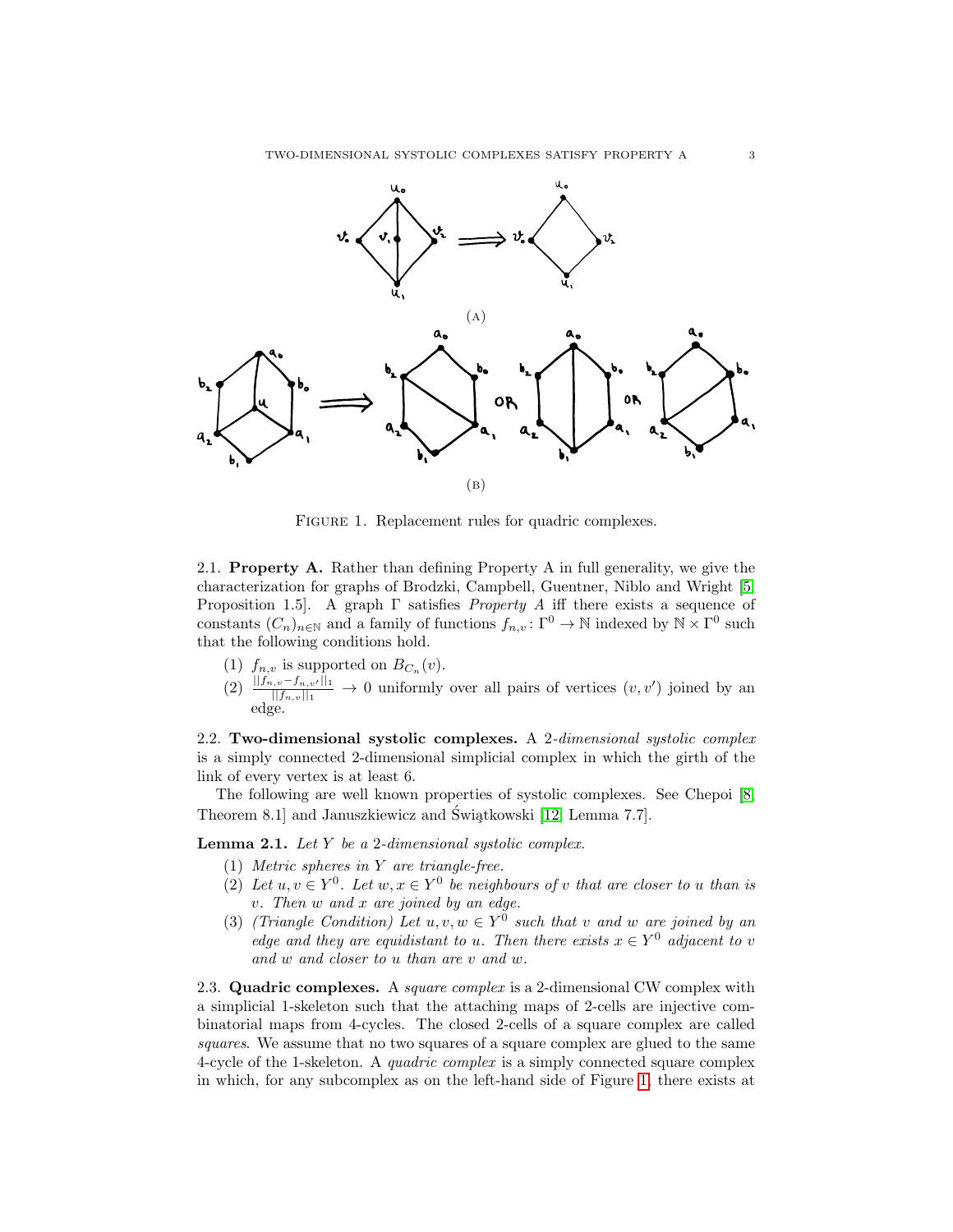

FIGURE 2. Two geodesics  $\alpha$  and  $\beta$  between a pair of vertices u and v of a quadric complex along with a geodesic  $\gamma$  joining  $\alpha_m \in \alpha$ and  $\beta_k \in \beta$ . Used in the proof of Theorem [2.4.](#page-3-0)

least one subcomplex as on its right-hand side having the same boundary path. In other words, quadric complexes are simply connected generalized (4, 4)-complexes, as defined by Wise [\[15\]](#page-6-12), that are built out of squares. They were first studied in depth by Hoda  $[11]$ . A quadric complex is a  $CAT(0)$  square complex if and only if its 1-skeleton is  $K_{2,3}$ -free.

<span id="page-3-2"></span>**Theorem 2.2** (Hoda [\[11\]](#page-6-13)). Let  $X$  be a quadric complex. Metric balls are isometrically embedded in  $X^1$ .

<span id="page-3-1"></span>**Lemma 2.3** (Quadrangle Condition). Let X be a quadric complex. Let  $u, v, w, x \in$  $Y^0$  such that v and w are adjacent to x and v and w are closer to u than is x. Then there exists  $y \in X^0$  adjacent to v and w and closer to u than are v and w.

Lemma [2.3](#page-3-1) follows from the fact that the 1-skeleta of quadric complexes are precisely the hereditary modular graphs. This characterization is due to the result of Hoda that the 1-skeleta are the bi-bridged graphs [\[11\]](#page-6-13) and the theorem of Bandelt that a graph is bi-bridged iff it is hereditary modular [\[3,](#page-6-14) Theorem 1].

Let X be a quadric complex. The *interval*  $I(u, v)$  between a pair of vertices u and v in  $X^0$  is the full subcomplex induced by the union of the geodesics between  $u$  and  $v$ .

<span id="page-3-0"></span>**Theorem 2.4.** Let X be a quadric complex and let  $u, v \in X^0$ . The 1-skeleton of  $I(u, v)$  is isometrically embedded in  $X^1$ .

*Proof.* Suppose not. Then there are geodesics  $(\alpha_i)_{i=0}^{\ell}$  and  $(\beta_i)_{i=0}^{\ell}$  from u to v and indices m and k such that no geodesic  $(\gamma_i)_{i=0}^n$  from  $\alpha_m$  to  $\beta_k$  is contained in  $I(u, v)$ . Choose  $(\alpha_i)_i$ ,  $(\beta_i)_i$ , m and k so as to minimize  $n = d(\alpha_m, \beta_k)$ . Without loss of generality,  $m \leq k$ .

By Theorem [2.2](#page-3-2) we may assume that  $(\gamma_i)_i$  is contained in  $B_k(u)$ . Hence, since  $X^1$  is bipartite,  $d(u, \gamma_{n-1}) = k - 1$ . Let  $(\delta_i)_{i=0}^{k-1}$  be a geodesic from u to  $\gamma_{n-1}$ . Let  $(\beta_i')_{i=0}^{\ell}$  be the concatenation of the sequences  $(\delta_i)_{i=0}^{k-1}$  and  $(\beta_i)_{i=k}^{\ell}$ . Then  $(\beta_i')_i$  is a geodesic from u to v. By the minimality of  $((\alpha_i)_i, (\beta_i)_i, m, k)$ , there is a geodesic  $(\gamma_i')_{i=0}^{n-1}$  from  $\alpha_m$  to  $\beta'_{k-1} = \gamma_{n-1}$  such that  $(\gamma_i')_i$  is contained in  $I(u, v)$ . But then appending  $\gamma_n$  to  $(\gamma'_i)_i$  we obtain a geodesic from  $\alpha_m$  to  $\beta_k$  that is contained in  $I(u, v)$ . This is a contradiction. □

<span id="page-3-3"></span>Corollary 2.5. Intervals in quadric complexes are quadric.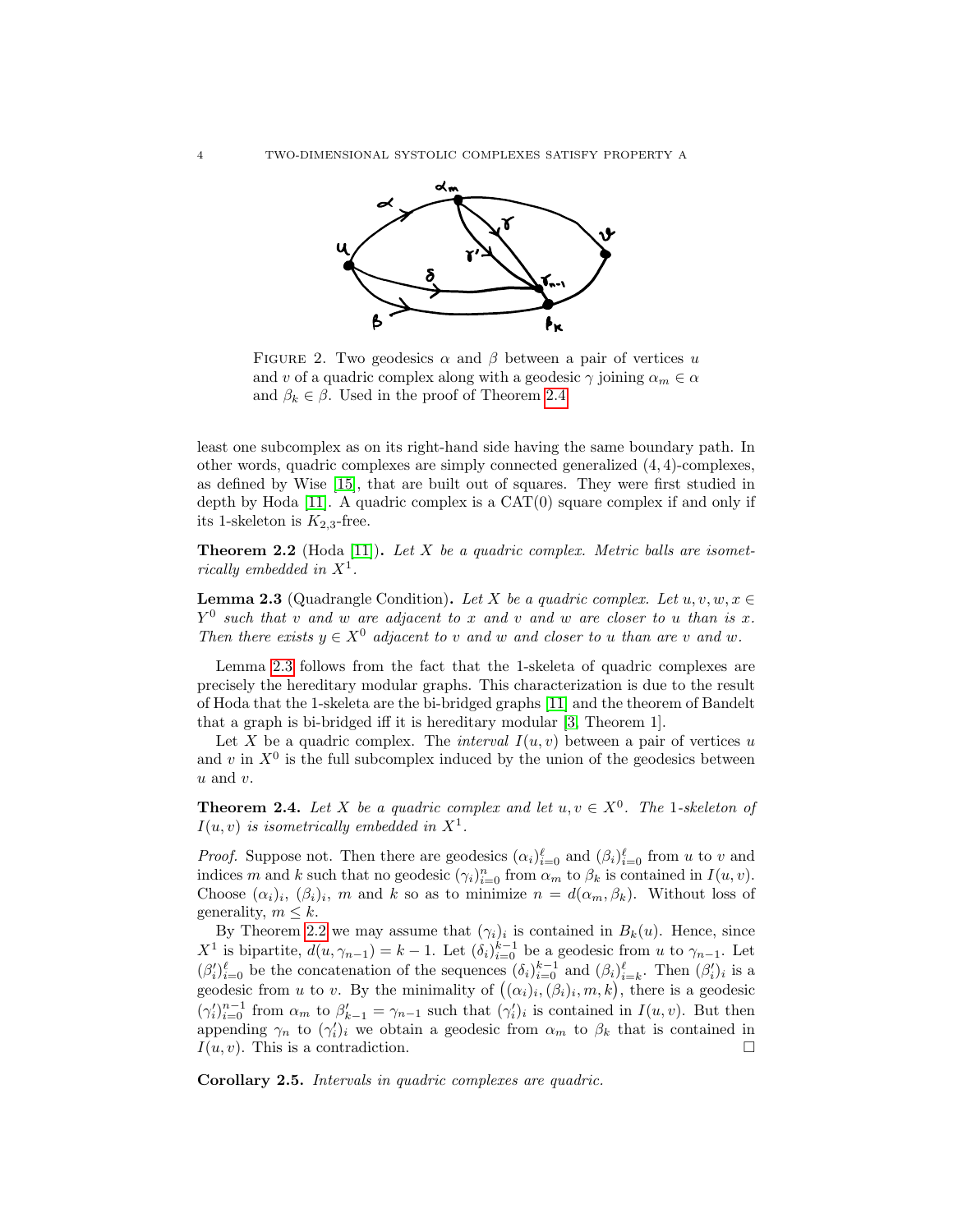Proof. Quadric complexes are characterized by metric properties of their 1-skeleta [\[11\]](#page-6-13), so an isometrically embedded full subcomplex of a quadric complex is quadric. □

Fix a basepoint  $* \in X^0$ . If, for all  $v \in X^0$ , the interval  $I(*, v)$  is a CAT(0) square complex then  $(X, *)$  has flat intervals. By Corollary [2.5,](#page-3-3)  $(X, *)$  has flat intervals if and only if every  $I(*, v)$  is  $K_{2,3}$ -free.

We now describe how we apply the results of Brodzki et al. [\[5\]](#page-6-0) in the special case of 2-dimensional CAT(0) cube complexes to our present situation.

Let  $(X, *)$  be a based quadric complex with flat intervals. Let  $Z_v = I(*, v)$  be a CAT(0) square complex interval in a quadric complex. We will describe the weight function  $f_{n,v}$  of Brodzki et al. [\[5\]](#page-6-0) for v in  $Z_v$ . For  $w \in Z_v^0$ , let  $\rho(w)$  be the number of neighbours of w in  $Z_v^1$  that lie on geodesics from w to  $*$ . The *deficiency* of  $w \in Z_v^0$ is defined as follows.

$$
\delta(w) = 2 - \rho(w)
$$

Define  $f_{n,v}: Z_v^0 \to \mathbb{N}$  as follows.

$$
f_{n,v}(w) = \begin{cases} 0 & \text{if } d(w,v) > n \\ 1 & \text{if } d(w,v) \le n \text{ and } \delta(w) = 0 \\ n - d(w,v) + 1 & \text{if } d(w,v) \le n \text{ and } \delta(w) = 1 \\ \frac{1}{2}(n - d(w,v) + 2)(n - d(w,v) + 1) & \text{if } d(w,v) \le n \text{ and } \delta(w) = 2 \end{cases}
$$

We extend  $f_{n,v}$  by zeroes to all of  $X^0$ . Note that if v' is a neighbour of v, then  $Z_{v'} \subseteq Z_v$  or  $Z_v \subseteq Z_{v'}$ , say the latter, and that  $Z_v$  and  $Z_{v'}$  are both intervals of  $*$ in  $Z_{v'}$ , which by flatness is a  $CAT(0)$  square complex. So we may apply the results of Brodzki et al. that

$$
||f_{n,v}||_1 = \frac{1}{2}(n+2)(n+1)
$$

[\[5,](#page-6-0) Proposition 3.10] and for a neighbour  $v'$  of  $v$ ,

$$
||f_{n,v} - f_{n,v'}||_1 = 2(n+1)
$$

[\[5,](#page-6-0) Proposition 3.11] and so we have the following.

<span id="page-4-1"></span>**Theorem 2.6.** Let X be a quadric complex. If there exists  $* \in X^0$  such that  $(X, *)$ has flat intervals then X satisfies Property A.

### 3. The squaring of 2-dimensional systolic complexes

Let  $(Y, *)$  be a 2-dimensional systolic complex with a basepoint  $* \in Y^0$ . Let  $X^1_Y$  be the subgraph of  $Y^1$  given by the union of all edges whose endpoints are not equidistant to u. Note that  $X^1_Y$  is bipartite The squaring of  $(Y, *)$  is the based square complex  $(X_Y, *)$  obtained from  $X_Y^1$  by attaching a unique square along its boundary to each embedded 4-cycle of  $X^1_Y$ .

<span id="page-4-0"></span>**Theorem 3.1.** Let  $(Y, *)$  be a based 2-dimensional systolic complex and let  $(X_Y, *)$ be the squaring of  $(Y, *)$ . Then  $Y^1$  is quasi-isometric to  $X^1_Y$ .

*Proof.* Applying Lemma [2.1\(](#page-2-1)[3\)](#page-2-2) to  $*$  and an edge e of  $Y<sup>1</sup>$  that is not contained in  $X_Y^1$  gives us a triangle, one of whose edges is e and whose remaining edges are contained in  $X^1_Y$ . This ensures that distances in  $X^1_Y$  increase by at most a factor of two relative to distances in  $Y^1$ . <sup>:</sup> □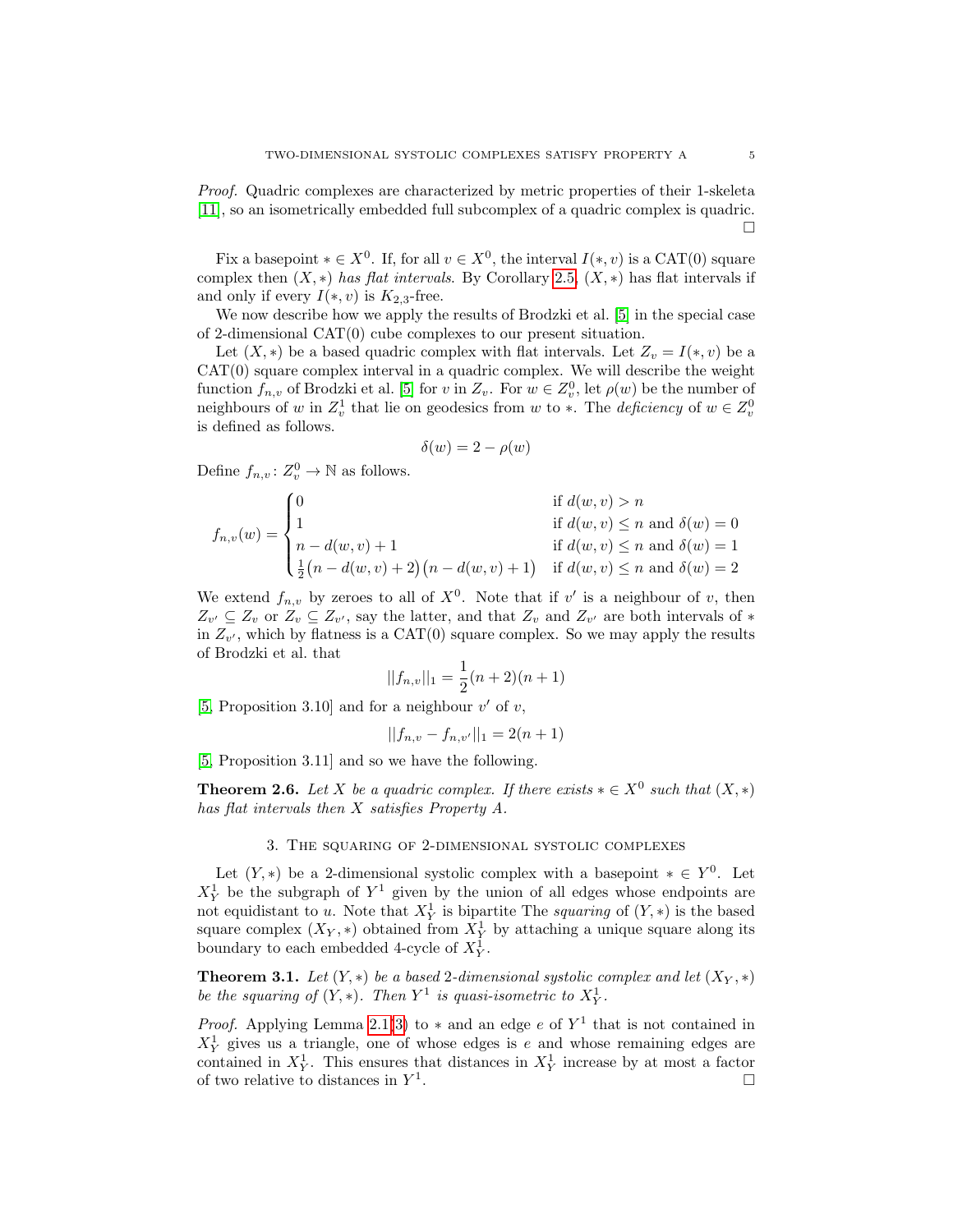<span id="page-5-2"></span>

FIGURE 3. A  $K_{2,2}$  spanning the vertices  $a_0$ ,  $a_1$ ,  $b_0$  and  $b_1$  and embedded in a particular way in the interval  $I(a, b)$  of a graph. Such an embedding is not possible in the squaring of a based 2 dimensional systolic complex. Used in the proof of Theorem [3.3.](#page-5-1)

<span id="page-5-0"></span>**Theorem 3.2.** Let  $(Y, *)$  be a based 2-dimensional systolic complex. The squaring  $(X_Y, *)$  of  $(Y, *)$  is quadric.

*Proof.* We need to show that  $X_Y$  is simply connected and that, for every subgraph of  $X^1_Y$  as in the left-hand side of Figure [1](#page-2-0)B, a pair of antipodal vertices in the outer 6-cycle is joined by an edge.

To show that  $X_Y$  is simply connected it suffices to show that, for every embedded cycle  $\alpha$  of  $X^1_Y$ , there is a 2-dimensional square complex  $D'$  homeomorphic to a 2-dimensional disk and a combinatorial map  $D' \rightarrow X_Y$  whose restriction to the boundary  $\partial D'$  of  $D'$  is  $\alpha$ . By the van Kampen Lemma [\[13,](#page-6-15) Proposition 9.2 of Section III.9 since  $Y$  is simply connected, there exists a 2-dimensional simplicial complex D homeomorphic to a 2-disk D and a combinatorial map  $D \to Y$  which restricts to  $\alpha$  on the boundary. Choose such  $D \to Y$  so as to minimize the number of triangles of  $D$ . By Lemma [2.1\(](#page-2-1)[1\)](#page-2-3), each triangle of  $D$  has a unique edge  $e$  that is not contained in  $X^1_Y$ . Then e is contained in the interior of D and, by the minimality of  $D \to Y$ , the star of e is embedded in Y. Let D' be the result of deleting all such  $e$  from  $D^1$  and then spanning a square on each embedded 4-cycle. Since every embedded 4-cycle of  $X_Y$  spans a square, we may extend  $(D')^1 \to (X_Y)^1$ to  $D' \to X_Y$ . This proves that  $X_Y$  is simply connected.

Let W be a subgraph of  $X^1_Y$  as in the left-hand side of Figure [1](#page-2-0)B and with the same vertex labels. By 6-largeness of  $Y$ , each of the embedded 4-cycles of  $W$  have a diagonal. Since the girth of the link of  $u$  is at least 6, these diagonals must join  $u$ to each of the  $b_i$ . Hence u is adjacent to every vertex in the outer 6-cycle C of W.

Let v be a furthest vertex of C from ∗. By Lemma [2.1](#page-2-1)[\(2\)](#page-2-4), the neighbours of  $v$  in  $C$  are joined by an edge. But then there is a 5-cycle in the link of  $u$  which contradicts the 2-dimensional systolicity of  $Y$ .  $\Box$ 

<span id="page-5-1"></span>**Theorem 3.3.** Let  $(Y, *)$  be a based 2-dimensional systolic complex. The squaring  $(X_Y, *)$  of  $(Y, *)$  has flat intervals.

*Proof.* Suppose there is a  $K_{2,3}$  in an interval  $I(*, v)$  of  $X_Y$ . Let  $\{a_0, a_1\} \sqcup \{b_0, b_1, b_2\}$ be the bipartition of the  $K_{2,3}$ . Some pair of vertices of  $\{b_0, b_1, b_2\}$  are equidistant to  $*$ , say  $\{b_0, b_1\}.$ 

Consider the case where  $a_0$  and  $a_1$  are equidistant to  $\ast$ . Let a be the closer of \* and v to  $a_0$  and let b be the closer of \* and v to  $b_0$ . Let a' and b' be obtained by applying Lemma [2.3](#page-3-1) to  $a_0$ ,  $a_1$  and  $a$  and to  $b_0$ ,  $b_1$  and  $b$ , as in Figure [3.](#page-5-2) By 6-largeness of Y, the 4-cycle  $(a_0, a', a_1, b_0)$  has a diagonal in Y<sup>1</sup>. Since  $(a', a_0, b_0)$